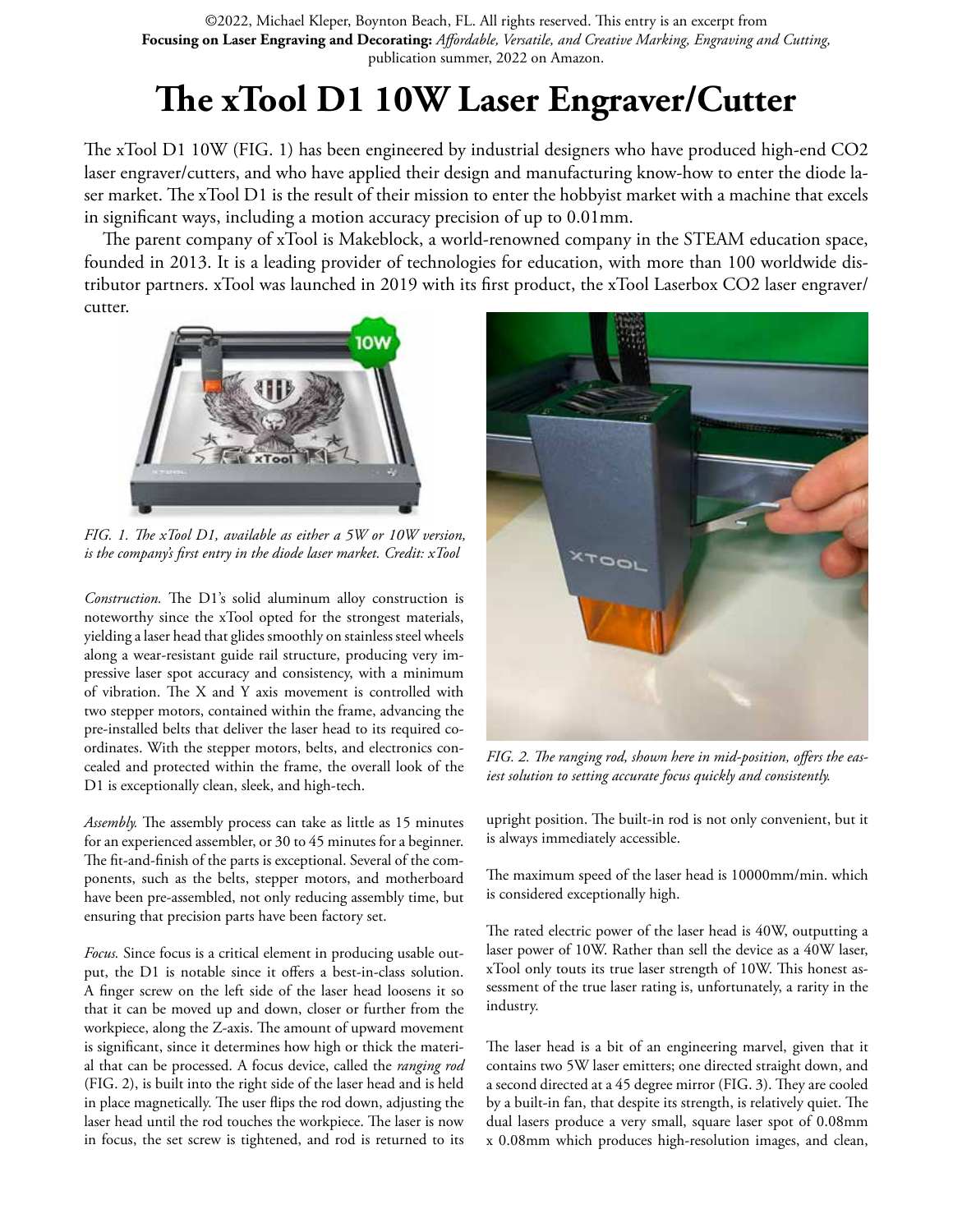

*FIG. 3. xTool rates the power of the two 5W laser beams combined to be equivalent to a single 15W laser cutter. Credit: xTool*

smooth cuts. The square dot shape is superior to other lasers, such as the Ortur Laser Master 2 Pro, which is rectangular.

The work area of the D1 is about 17" x 16" which is more than sufficient for accommodating most of the projects that would be appropriate for such a device. Despite its size it weighs only about 5kg (about 11 pounds), meaning that it can be moved and repositioned easily by one person.

The D1 is provided with legs that raise it off of the worksurface to accommodate a range of workpiece thicknesses. The space on all four sides of the frame allows the user to slide materials into the active work area. Additional-cost legs can be purchased to extend that height to allow for the additional space as required for a rotary device. These optional legs screw easily into the attached base legs and match their size and color (FIG. 4).

Another unique element of the laser head is a built-in red crosshair light that indicates where the laser will fire. This indicator is safe to view without safety goggles, and despite the fact that it is offset from the actual laser lens, the software accounts for this discrepancy and properly positions the laser when firing. Users should not underestimate the importance of accurately aligning the laser head in relation to the workpiece.

*Safety.* The D1 was designed to provide an effective, efficient work experience with safety considerations built-in. The bottom of the laser head, closest to the workpiece, is surrounded with a light shield. The shield, a custom-fit piece of orange acrylic, allows the user to easily see that the laser is functioning, and protect others in the vicinity who may not be wearing safety goggles. Of course, proper eye protection should be worn by everyone within the work environment. The operation of the laser will stop automatically when the machine senses movement or a tilt,



*FIG. 4. The purchase of the xTool Rotary attachment includes this set of extension legs that easily screw into the device's built-in legs to raise the unit.*

as well as when USB or WiFi communication is interrupted.

During operation, the heat of the laser, reacting to the surface of the workpiece, will produce, to varying degrees, noxious smoke, soot, and other odors. Adequate ventilation, with the use of an enclosure and exhaust fan, repositioning the laser device near a window, or using fans to direct the airborne contaminants out of the environment, should solve this issue.

*Workflows.* The xTool D1 is unique in that the user is provided with three connection options: The standard USB cable connection, WiFi, and offline, with the use of the provided TF card. The TF card can contain only one job at a time. When a new job is sent, it overwrites the current job. A job on a TF card is processed by pressing the device button on the right front of the machine frame. These options mean the connection is not limited to the length of an available USB cable.

The D1 has one of the most direct and simple workflows, assuming that the connection has already been made:

- 1. Position the workpiece
- 2. Adjust the focus.
- 3. In the software…
	- a. Select the connection mode
	- b. Select Engrave, Cut or both
	- c. Select the workpiece type
	- d. Position the laser head relative to the workpiece
	- e. Press Start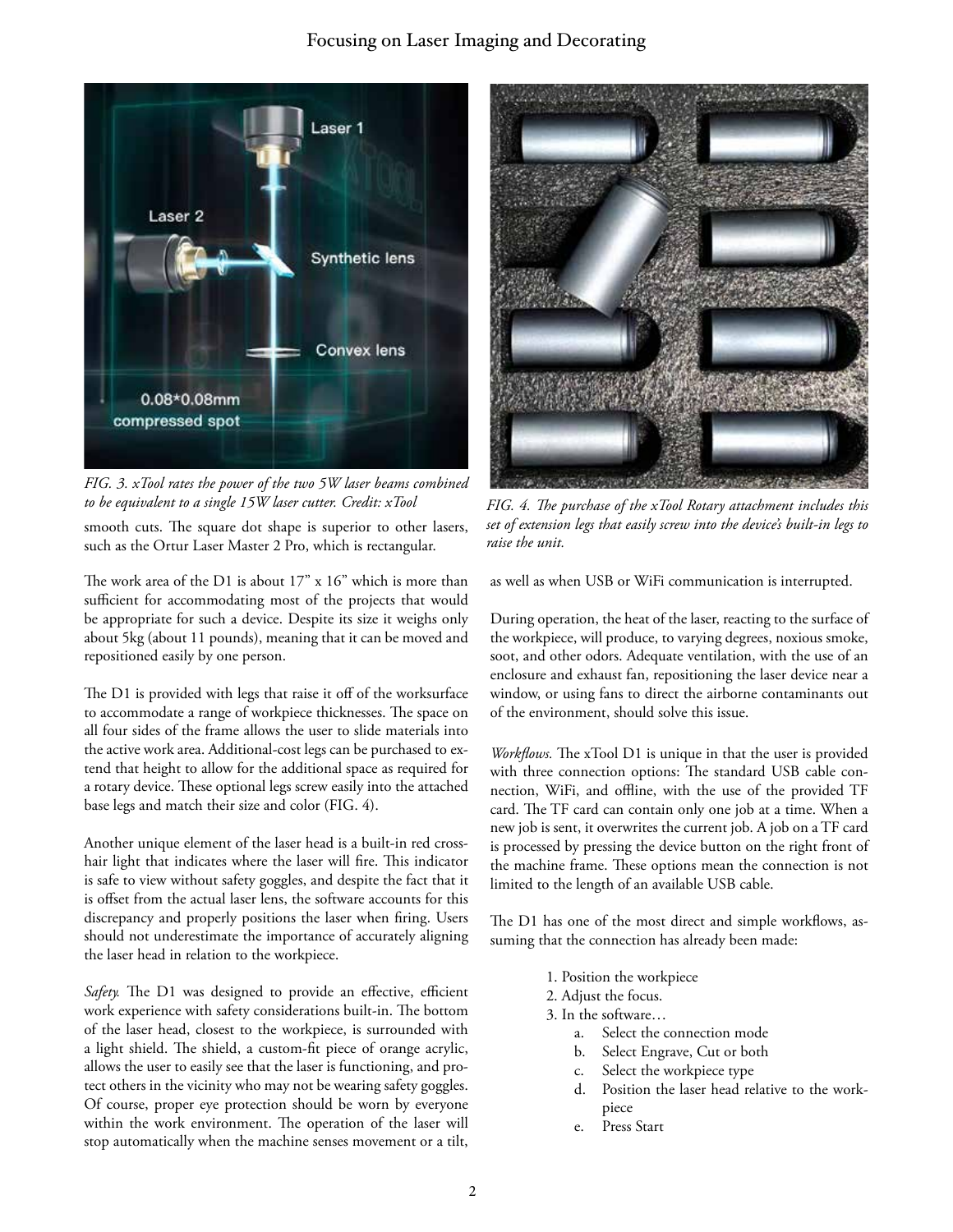## $x$ Tool D1 Laser Engraver/Cutter

| Menu<br>Select<br>$\overline{\phantom{a}}^0$<br>1111 | Pen<br>T THE THE<br>œ | Insert<br>$\frac{100}{1}$ | Outline<br><b>THE THE</b> | Undo<br>200                     | Redo<br>1.11 | Hand grip<br>300 | 60% | $\overline{?}$<br>400 | Engrave   | Not Connected |   |                       |
|------------------------------------------------------|-----------------------|---------------------------|---------------------------|---------------------------------|--------------|------------------|-----|-----------------------|-----------|---------------|---|-----------------------|
| $\cdot$ $\times$                                     |                       |                           |                           |                                 |              |                  |     |                       | Material  | Default       |   | v                     |
| Ÿ                                                    |                       |                           |                           |                                 |              |                  |     |                       | Power     |               |   | 75%                   |
|                                                      |                       |                           | Librocubicularist         |                                 |              |                  |     |                       | Speed     |               |   | 100mm/s               |
|                                                      |                       |                           |                           | (n.) a person who reads in bed. |              |                  |     |                       |           |               |   |                       |
|                                                      |                       |                           |                           |                                 |              |                  |     |                       | Of Passes |               |   |                       |
|                                                      |                       |                           |                           |                                 |              |                  |     |                       | Object    |               |   |                       |
| $300$<br>$1111111$                                   |                       |                           |                           |                                 |              |                  |     |                       | Size      | 0.0           | € | 0,0                   |
|                                                      |                       |                           |                           |                                 |              |                  |     |                       | (mm)      | Width         |   | Height                |
|                                                      |                       |                           |                           |                                 |              |                  |     |                       | Transform | Ö,            |   | $\frac{1}{2\pi}$<br>A |
|                                                      |                       |                           |                           |                                 |              |                  |     |                       |           | Rotate        |   | Upturn                |

*FIG. 5. The Laserbox Basic work area is uncluttered, with only the core capabilities available.*

*Software.* Bundled with the D1 is proprietary software called Laserbox Basic (FIG. 5), which is a version of the software used with the CO2 laser engraver marketed by xTool. The software, which uses G-code to set the position of the laser head, has rudimentary capabilities that will help the user, particularly those new to the technology, get up-and-running quickly. It incorporates the machine settings that are needed to get good results from a wide variety of materials, such as various woods and acrylics, without the need for running time-consuming tests (FIG. 6).

The program incorporates its own options for Undo, Redo, Cut, Copy, Paste, Delete, and Select All, in the Edit Option in the main menu, rather than use the commands from the Operating System directly; although the key commands do work (FIG. 7). The program provides primitive shapes, including line, rectangle, rounded, oval, star, heart, and text. The Outline option (FIG. 8) creates a simplified line art tracing from a shape, saving the laser the time and energy necessary to fill it in.

Before a job is sent to the laser the user must ensure that the laser head is properly placed, so that the job will be burned in the exact position necessary. The first step is for the user to po-



*FIG. 6. The user has only to select the workpiece material and the program will set the necessary power and speed.*

sition the laser using the red cross-hairs, and then hit the Frame button to see where the image will appear. Based on the outline revealed by the cross-hairs, the user can either adjust the position of the laser head or the workpiece.

The travel of the laser head during this framing step is controlled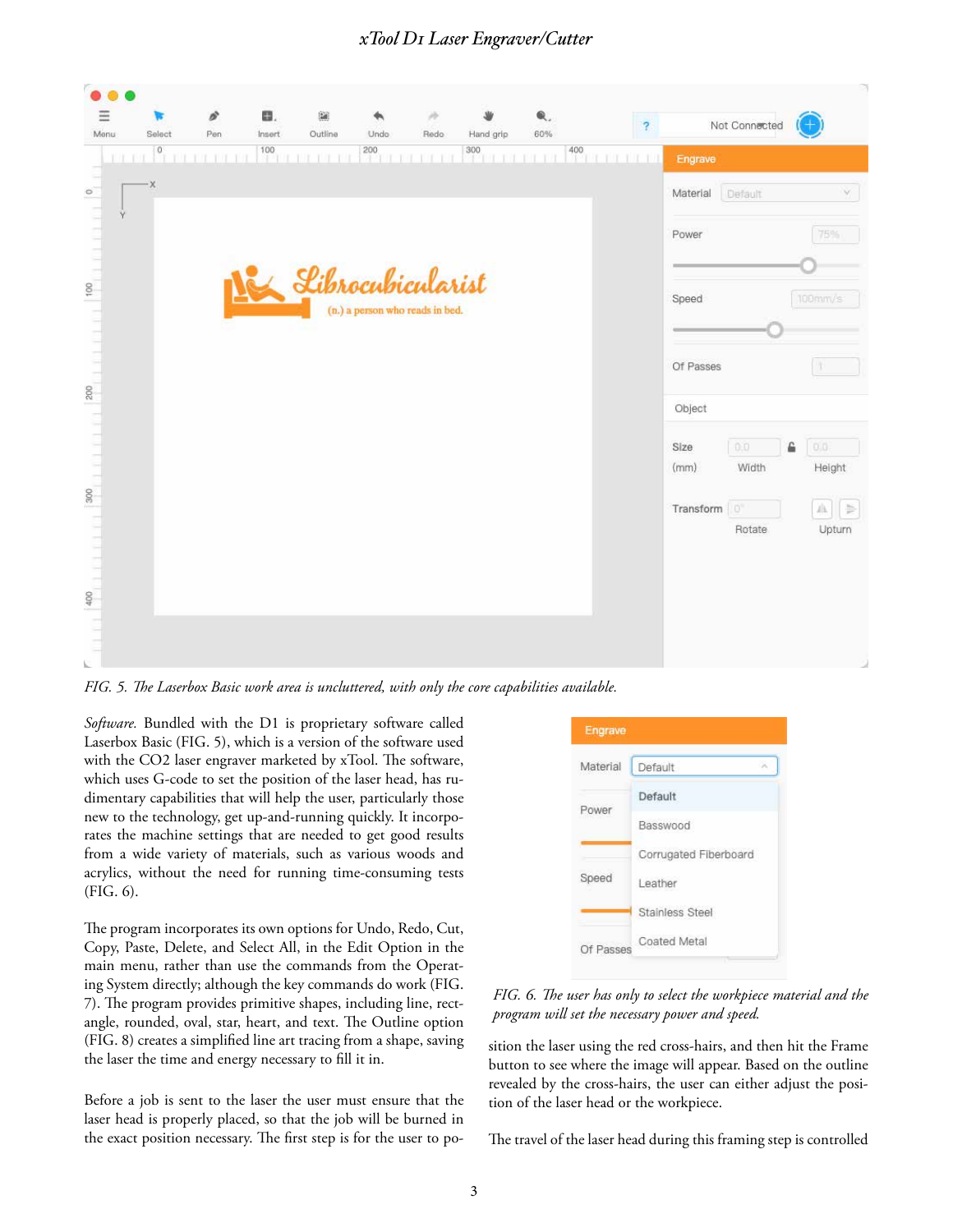## Focusing on Laser Imaging and Decorating







*FIG. 7. The Laserbox Basic menu provides only the most rudimentary commands.*

| 电频率<br>Ħ<br><b>Swed</b><br>¥           | 쁘<br><b>Search</b><br>$\sim$<br>$\mathcal{L}^{\mathcal{L}}$ | <b>Suite</b> | <b>CONTRACTOR</b><br>m<br>ún | ž<br><b>COLLEGE</b> | - 11<br>Foret and<br>tion.<br>œ | <b>W</b> olone | <b>Thursday</b> | For Samiroid   |                       |
|----------------------------------------|-------------------------------------------------------------|--------------|------------------------------|---------------------|---------------------------------|----------------|-----------------|----------------|-----------------------|
| $4 - 1 - 1 = 4$<br>$\overline{a}$<br>L |                                                             |              |                              |                     |                                 |                | Moterni         | <b>Company</b> |                       |
|                                        |                                                             |              |                              |                     |                                 |                | Power:          |                | و د                   |
|                                        | <b>Carl Luck</b>                                            |              | brocubicularist              |                     |                                 |                | <b>bower</b>    |                |                       |
| 第1回 11回                                |                                                             |              |                              |                     |                                 |                | OCTOBER         |                |                       |
|                                        |                                                             |              |                              |                     |                                 |                | Chines          |                |                       |
|                                        |                                                             |              |                              |                     |                                 |                | tis<br>2000     | Пá<br>dir.     | ä                     |
|                                        |                                                             |              |                              |                     |                                 |                | <b>Termen</b>   | <b>Bow</b>     | 10118<br><b>Liman</b> |
| <b>PERMITTE</b>                        |                                                             |              |                              |                     |                                 |                |                 |                | Tul 25                |
|                                        |                                                             |              |                              |                     |                                 |                |                 |                |                       |

*FIG. 8. The Outline option creates an outline of a shape to reduce processing time.*

using the Laserbox Control Panel (FIG. 9). The user can set the speed that the cross-hair will advance, and how much it will advance with each step, as executed using the compass arrows.



*FIG. 9. The user can define the incremental movement of the laser head as it frames its intended image* 

The iPhone/Android app is very simplistic, offering only two options (FIG. 10). The user can engrave an image that they have captured on their phone, or engrave one that is among the small number in the contained gallery (FIG. 11).

Fortunately, xTool D1 is compatible with LightBurn, unlocking its full capabilities. LightBurn is considered the software standard for controlling laser engravers and cutters.

*FIG. 10. The two default options for the xTool D1 iPhone app are Quick Engrave and* 

*FIG. 11. The built-in gallery contains vector images in categories that include animals, food, flora, and others.*

*Laser Positioning.* Unlike the Ortur Laser Master 2 Pro, which uses absolute positioning, the D1 uses relative positioning. What this means is that the Ortur uses built-in limit switches to ensure that the laser head always starts from, and returns to, the 0,0 starting coordinates, or Home. In LightBurn, for example, when the user places their design at a certain set of coordinates, the Ortur knows how to position itself at precisely that location. The D1 uses relative positioning, meaning that the user positions the laser head using the lighted red cross-hair, and indicates in the software, where on the design the laser should begin working.

The always-on red cross-hairs are a significant benefit, since the user can position a workpiece anywhere in the laser bed, and manually move the laser head to the desired start position.

*Workbed.* The proprietary Honeycomb Working Panel set is an optional accessory made from aluminum and iron (FIG. 12). It fits on the working space of the D1, protecting the surface on which the D1 sits, and diverting the exhaustion of smoke through its channels. The surface is magnetic, making it possible to secure workpieces in place, either directly, if they are thin, like paper or cardstock, or indirectly, for thicker workpieces, in custom user-made magnetic jigs.



*FIG. 12. The xTool Honeycomb Working Panel consists of two pieces: the honeycomb top panel, with imprinted mm increments along the left and bottom sides, and a rigid aluminum base. Credit: xTool*